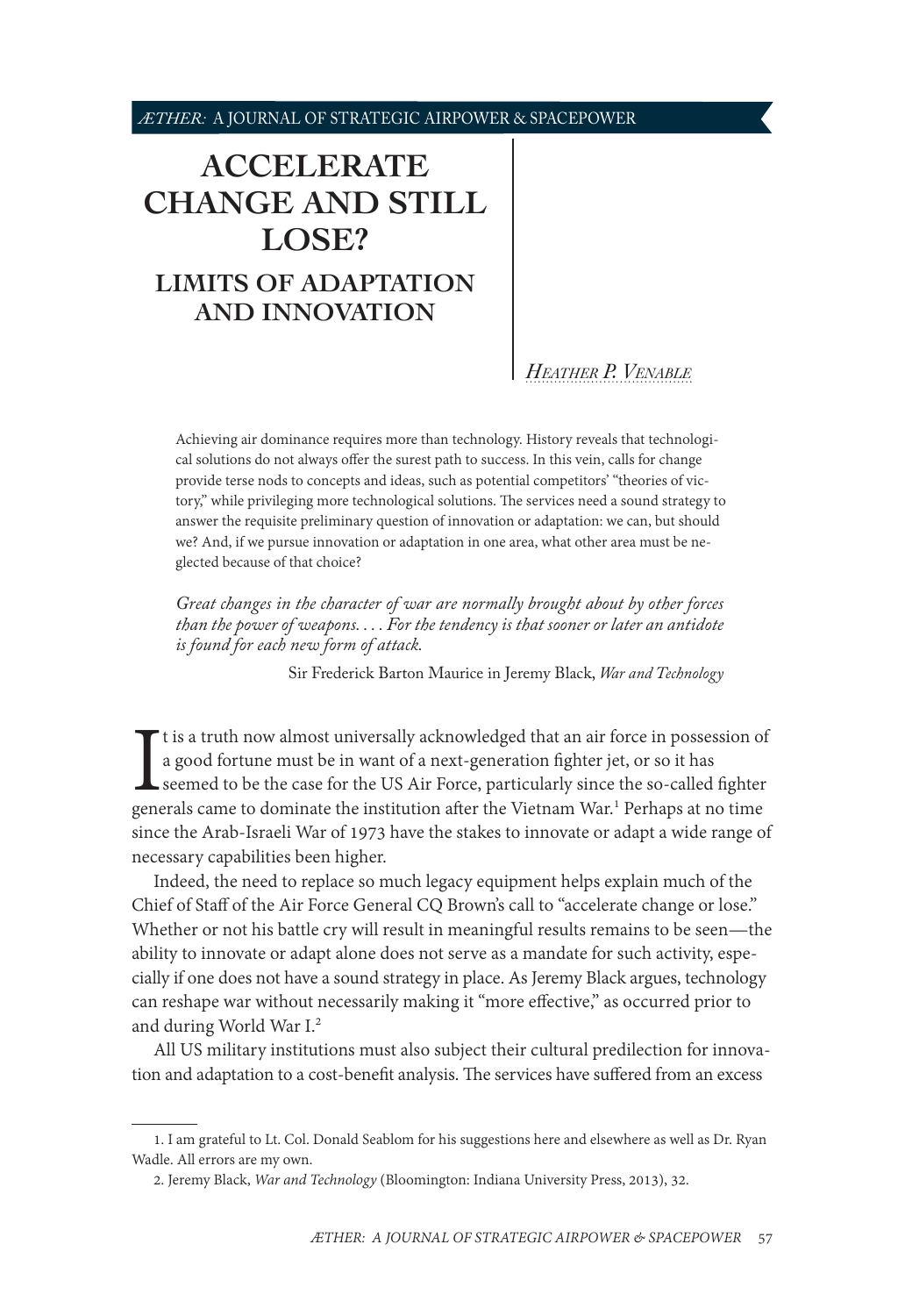<span id="page-1-0"></span>of plenty in many ways that has dulled sharp decision making in the quest for effectiveness at the cost of efficiency. Historian Russell Weigley summed up the American way of war as a tendency to use overwhelming force. If Weigley's assessment was once true, this preference has perhaps now been replaced by the tendency of the US military to focus on whether it *can* do something rather than first determine if it *should*.

## Defining Adaptation and Innovation

As the US military shifts from 20 years of significant planning and operations focus on counterterrorism and countering violent extremism, the United States is belatedly recognizing that China and other nations have begun dramatically undermining the US military's technological superiority. As a result, the national security community has, somewhat haphazardly, repeatedly thrown around words like innovation and adaptation.<sup>3</sup>

Innovation can be understood as the creation of a new product or entity. Frank Hoffman, for example, defines innovation as "new organizational competencies, doctrine, and tasks." By contrast, adaptation consists of incremental or evolutionary improvements. Hoffman describes this process as "learned changes to existing competencies and capability."4 Updating an aircraft's navigation system may be considered an adaptation, but a product like the Navy's refueling drone, the MQ-25 Stingray, would be considered innovative. Of course even this drone is not entirely new, as it is an adaptation of many inventions, including aerial refuelers. The point is to highlight how innovation and adaptation occur along a spectrum (fig. 1).<sup>5</sup>



### **Figure 1. Spectrum of innovation and adaptation**

The military is not alone in embracing innovation as an effort with inherent advantages unhindered by drawbacks. This perspective builds on ongoing progressive

<sup>3.</sup> Michael O'Bryan, "Innovation: The Most Important and Overused Word in America," *Wired,* 2013, [https://www.wired.com/](https://www.wired.com/insights/2013/11/innovation-the-most-important-and-overused-word-in-america/).

<sup>4.</sup> Frank Hoffman, *Mars Adapting: Military Change During War* (Annapolis, MD: Naval Institute Press, 2021), 7.

<sup>5.</sup> Hoffman, *Mars Adapting*, 6.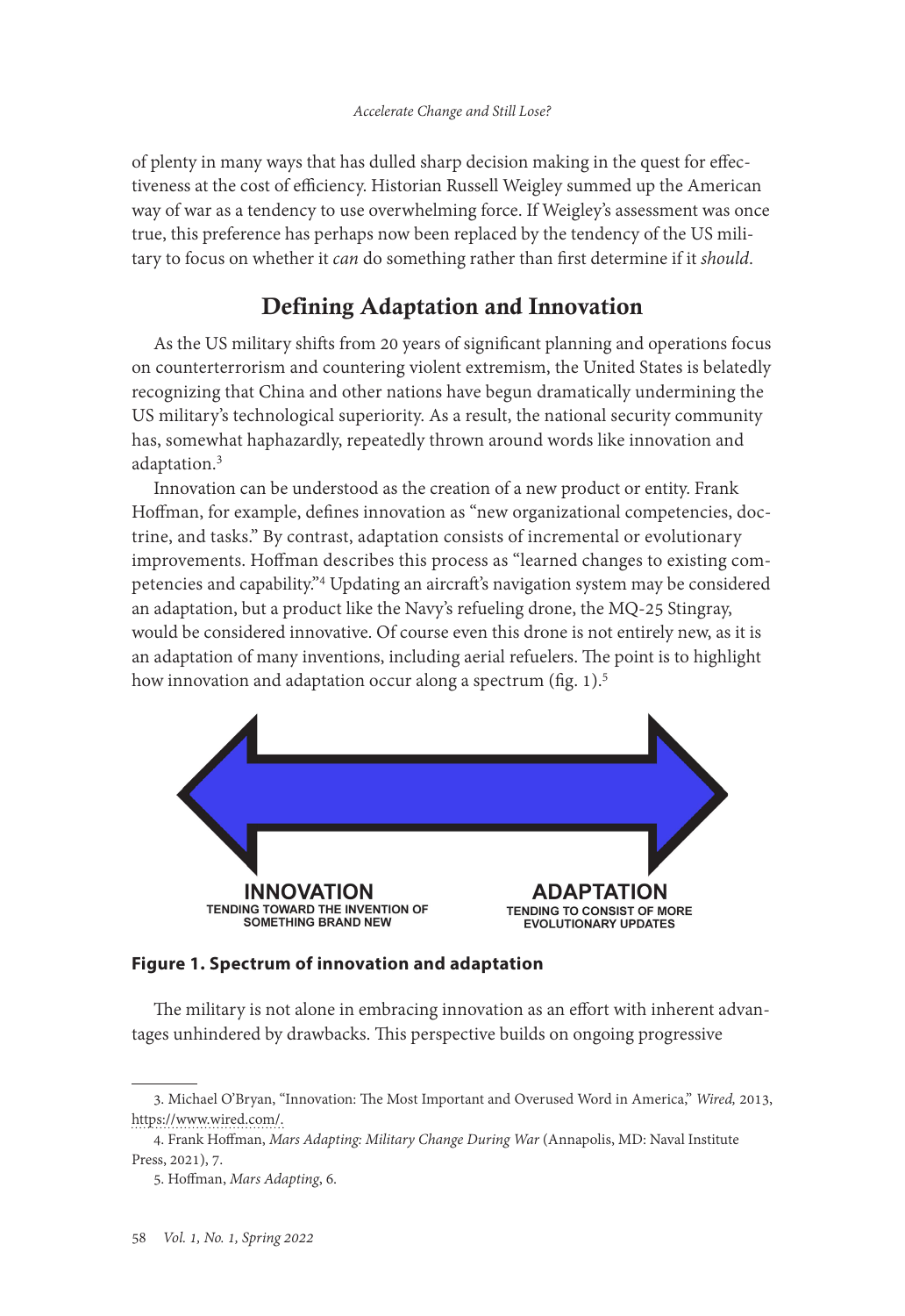strains in US culture writ large beginning early in the twentieth century. Progressivism stressed how technology and other reforms could improve societal efficiency, a notion the US military wanted to act on anyway in seeking to avoid any replication of World War I trench warfare.<sup>6</sup> The Army Air Forces took this movement one step further, seeking to wage warfare faster, more cheaply, and more humanely by carefully selecting strategic targets rather than focusing on defeating fielded forces.

Ironically, though, in World War II, the Army Air Forces largely threw out any possibility of efficiency in the European theater as it sought to validate its strategic bombardment theory. Efficiency can be defined as "economy in the application of force, comparing cost to outcome" in pursuit of effectiveness.<sup>7</sup> General Henry H. "Hap" Arnold has received attention for how well he enabled innovation and adaptation, bringing together industry, airmen, and academics. But the extent to which his ability to lead an organization through combat successfully is more arguable, especially considering how he pushed for numbers of sorties to be flown, even in less than optimal weather conditions.

Arnold's aggressive approach made strategic airpower very imprecise, the very opposite of what the Army Air Forces had spent much of the interwar period seeking to implement. In 1943, Arnold began pushing his friend, Eighth Air Force Commander General Ira C. Eaker to pursue numbers of sorties over either efficiency or effectiveness. Richard Overy estimates that 75 percent of the Army Air Forces' effort in the Allied Combined Bomber Offensive can be considered "blind bombing," or radar guided.<sup>8</sup> Unfortunately, radar bombing struggled to provide much-needed precision at a time when it was not uncommon to drop bombs five miles off target.<sup>9</sup> By contrast, only 25 percent of the Allied effort involved the daylight precision bombing that the institution preached prior to the war, the kind of precision necessary to attack key targets like oil refineries.

The wasted effort to be seen "doing something" is staggering. That is not to say the Combined Bomber Offensive did not produce important strategic outcomes for the Allies in terms of achieving air superiority and impeding the Germans' ability to maneuver. Rather, the point is that the Combined Bomber Offensive could have achieved a similar outcome at far less human and economic cost.

### Adaptation and Innovation in the US Military

More than 75 years later, the US military seeks to accelerate processes for understandable reasons, leading military leaders to look to civilian corporations for

<sup>6.</sup> Mark Clodfelter, *Beneficial Bombing: The Progressive Foundations of American Air Power, 1917– 1945* (Lincoln: University of Nebraska Press, 2010).

<sup>7.</sup> Donald J. Mrozek, *Air Power and the Ground War in Vietnam: Ideas and Actions* (Maxwell AFB, AL: Air University Press, 1988), 99.

<sup>8.</sup> Richard Overy, *The Bombers and the Bombed: Allied Air War over Europe, 1940–1945* (New York: Penguin, 2013), 158, 204.

<sup>9.</sup> Overy, *Bombers and the Bombed*, 158.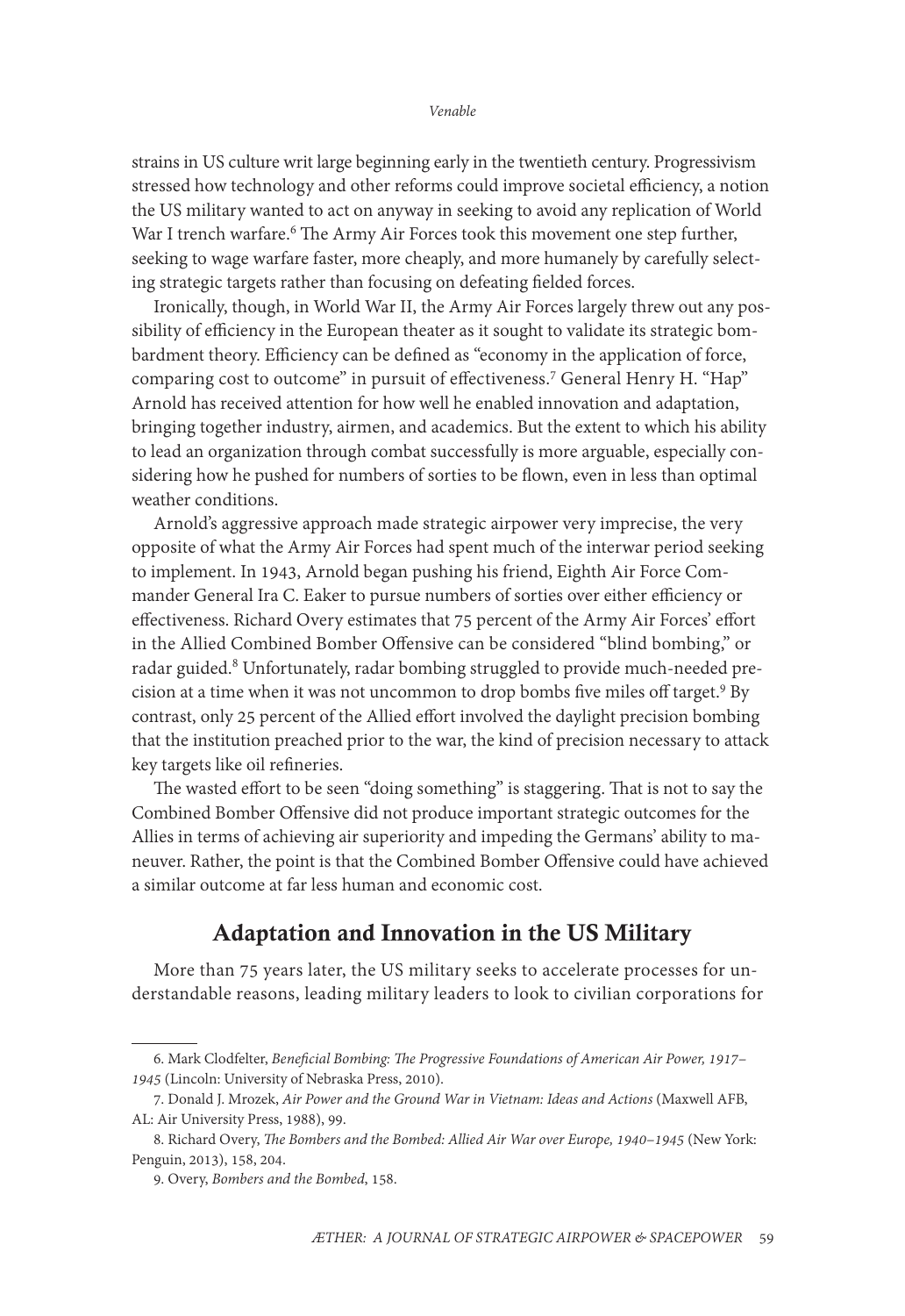inspiration. This trend is perhaps best epitomized by the unofficial adoption of Facebook's notion of moving faster and breaking things.<sup>10</sup> But as Lee Vinsel argues, this mantra can be disastrous for those who have to design "actual" products that function as envisioned.<sup>11</sup> The Samsung Galaxy 7 phone, for example, received high praise for its innovative nature before being recalled for serious problems with batteries bursting into flames, reflecting a "fundamental problem" with the phone itself, as the need to entice consumers with a new product led engineers to push safe boundaries.<sup>12</sup>

Successful innovation also requires far more than savvy ideas or someone with the technical capacity for implementing those ideas. As Hoffman stresses, an institution must have the necessary organizational learning capacity for successful adaptation. "An organization must support a deep understanding of history coupled with a decentralized leadership philosophy; a culture that promotes a flexible, realistic and nondogmatic operational doctrine, the organizational capacity to explore ideas . . . and both formal and informal information-sharing practices."13 Successful innovation and adaptation thus require top-down and bottom-up leadership as well as ways to disseminate successful adaptations. Well-trod paths must be woven into institutional memory and habits.

Unfortunately, recent Air Force efforts to accelerate change have not entirely met Hoffman's vision for long-term success despite their splashiness. In the past few years, for example, the Air Force has created more than 50 innovation hubs, provided squadrons with more than \$64 million to pursue innovation, and even established the Spark Tank competition.

But as Evan Hanson and James Eimers point out, the Air Force failed to create the organizational means to follow through with promising ideas selected through competitions like Spark Tank. Senior leaders did not provide continued guidance and encouragement, and Airmen selected to pursue ideas felt isolated and stressed by the need to develop their ideas in addition to continuing their normal daily Air Force responsibilities.<sup>14</sup> This tendency accords with the Air Force's past trajectory, having often grounded the battle cry for change in an excessive emphasis on technological solutions. As Carl Builder notes, the Air Force worships at the "altar of technology."15

Recent articles, while making brief nods to culture, ideas, and other factors, largely continue to exhibit this predilection. One recent *Air & Space Power Journal* article im-

<sup>10.</sup> Hemant Taneja, "The Era of 'Move Fast and Break Things' Is Over," *Harvard Business Review,* January 22, 2019, [https://hbr.org/.](https://hbr.org/2019/01/the-era-of-move-fast-and-break-things-is-over)

<sup>11.</sup> Lee Vinsel and Andrew L. Russell, *The Innovation Delusion: How Our Obsession with the New Has Disrupted the Work that Matters Most* (New York: Currency, 2020), 8–9.

<sup>12.</sup> Anna-Katrina Shedletsky, "Samsung Galaxy Note 7 Teardown: How Aggressive Design Caused Battery Explosions," Instrumental, n.d., accessed January 3, 2022, <https://instrumental.com/>.

<sup>13.</sup> Hoffman, *Mars Adapting*, 272.

<sup>14.</sup> Evan Hanson and James Eimers, "The Air Force America Needs: Innovation, Spark Tank, and Ideas to Sustain Air Dominance," *Strategy Bridge,* November 16, 2020, [https://thestrategybridge.org/.](https://thestrategybridge.org/the-bridge/2020/11/16/the-air-force-america-needs-innovation-spark-tank-and-ideas-to-sustain-air-force-dominance)

<sup>15.</sup> Carl. H Builder, *The Masks of War: American Military Styles in Strategy and Analysis* (Baltimore: Johns Hopkins Press, 1993), 21.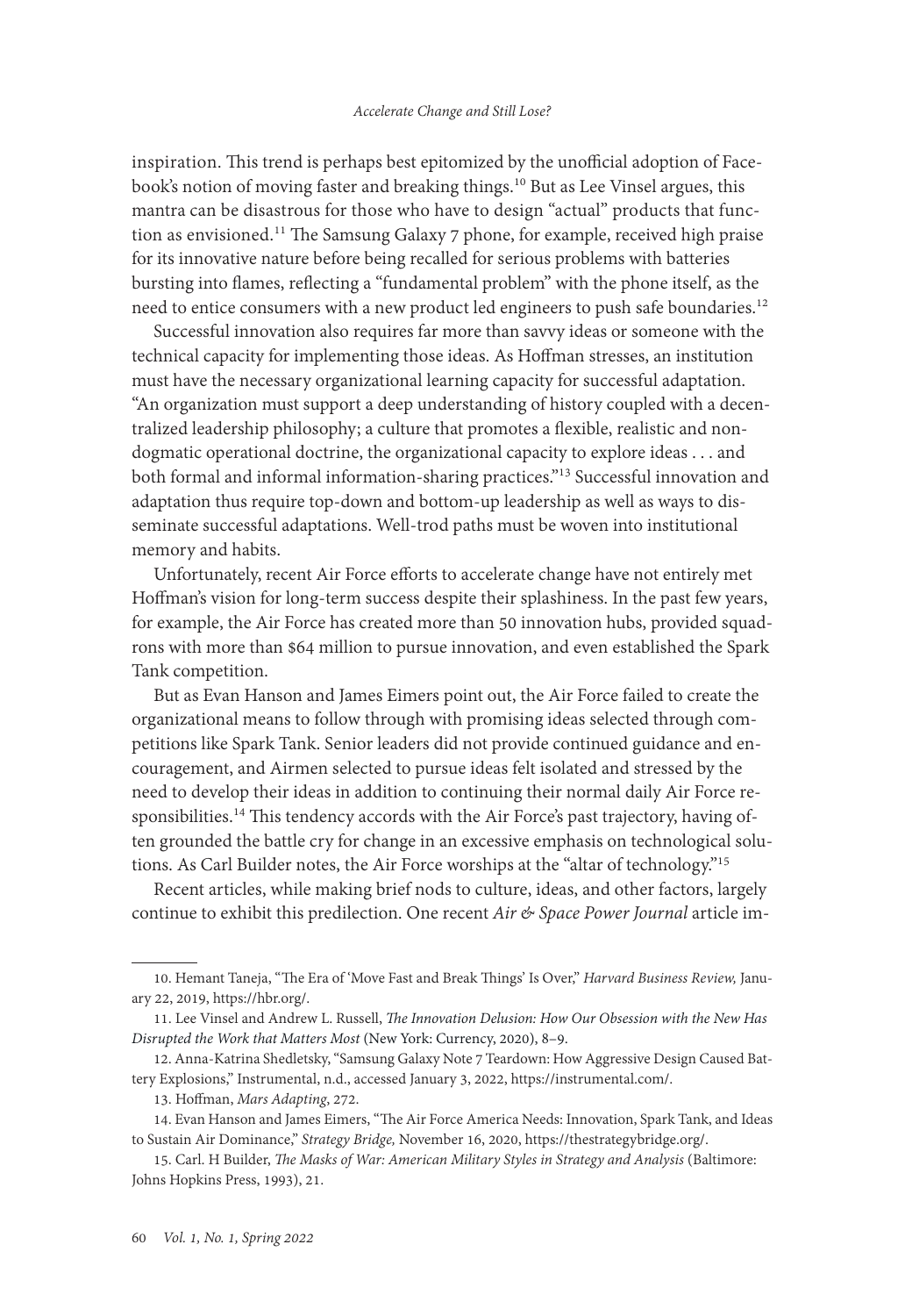portantly acknowledges Builder's point that after the Vietnam War "airpower theory lost its central role in driving the future direction of the USAF to be replaced by a focus on incremental improvements in the tactical and operational art of flying jet aircraft."

The authors also note that culture enables technological change. But at the same time, the authors want this culture to support not adaptation—those "incremental improvements" they decry—but innovation, insisting that "sustaining war-fighting advantages in the twenty-first century will require a dramatic increase in technological innovation at all levels," thereby enabling "the next generation of technology, often while the current generation [is] just reaching the field."16 This future-leaning argument, however, offers no reason why a "dramatic increase" in innovation is required in comparison to airpower's past trajectory. It also offers little insight into why the Air Force should lean into innovation over adaptation, concluding that "technology is the key to combat advantage," a technologically deterministic proposition.<sup>17</sup>

Even airpower scholar and retired general I. B. Holley Jr. fell victim to this tendency. He offered early in one work that "Napoleon had no weapons better than his adversaries. He merely took advantage of their possibilities."18 Yet Holley contradicted himself elsewhere, concluding, "to exist in a warring world the nation must pick winning weapons." This statement leads to a bit of a conundrum considering the rhetoric that embraces typical, albeit problematic assumptions about a next war being necessarily fast. As such, the weapon often must be selected, developed, and fielded before conflict breaks out. Like Cooley and Dougherty, moreover, Holley's emphasis on weapons being "winning" smacks of technological determinism; what constitutes a warwinning technological distinction is an entirely different debate.

Recently, Air Force leaders have pushed beyond aircraft to contextualize airpower's foundation as rooted in something deeper than platforms. (Historically, arguments for innovation and adaptation in the Air Force have tended to be platform-centric. Builder probably goes too far in saying somewhat condescendingly that the Air Force of all the services is the "most attached" to "toys."19) Yet while leaders may have jettisoned the myopic focus on a fighter aircraft, they have perhaps just substituted a broader range of capabilities for a single platform.<sup>20</sup> This may be an improvement in some regards, but the focus still privileges material over intellectual solutions.

Of course some in the Air Force recognize this. Then-Brigadier General Alex Grynekwich posited in 2017 that the air superiority solutions of 2030 would "require a

<sup>16.</sup> William T. Cooley and George M. Dougherty, "Every Airman and Guardian a Technologist: Reinvigorating a Disruptive Technology Culture," *Air & Space Power Journal* 35, no. 2 (Summer 2021): 77, [https://www.airuniversity.af.edu/.](https://www.airuniversity.af.edu/Portals/10/ASPJ/journals/Volume-35_Issue-2/V-Cooley_Dougherty.pdf)

<sup>17.</sup> Cooley and Dougherty, "Disruptive Technology Culture," 89.

<sup>18.</sup> I. B. Holley, *Technology and Military Doctrine: Essays on a Challenging Relationship* (Maxwell AFB, AL: Air University Press, 2004)*,* 5.

<sup>19.</sup> Builder, *Masks of War*, 23.

<sup>20.</sup> Sydney J. Freedberg Jr., " 'A Computer That Happens to Fly': USAF, RAF Chiefs on Multi-Domain Future," Breaking Defense, April 16, 2018, [https://breakingdefense.com/](https://breakingdefense.com/2018/04/a-computer-that-happens-to-fly-usaf-raf-chiefs-on-multi-domain-future/).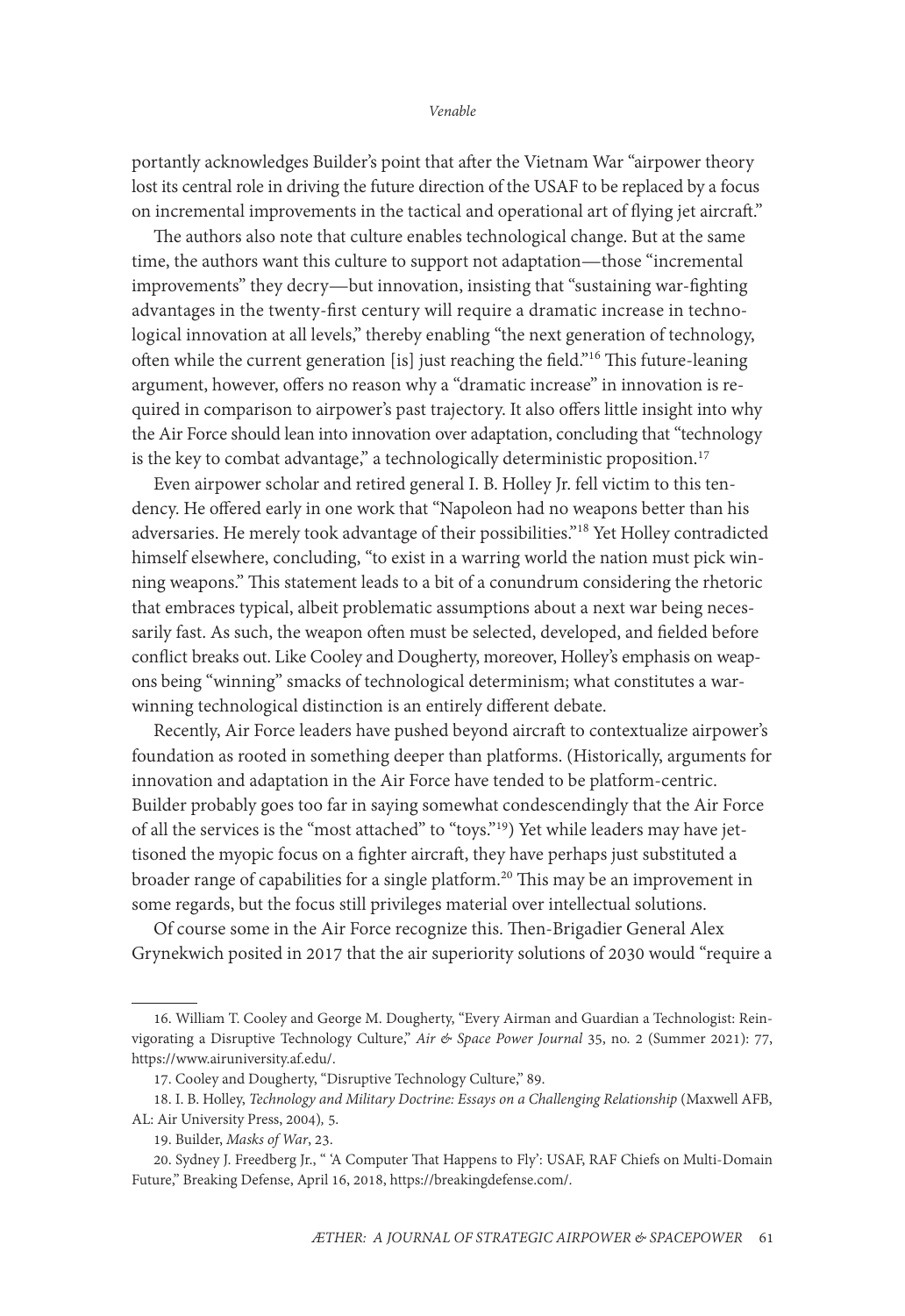rejection of platform-based thinking that yearns for a 'silver bullet' solution."21 In this vein, he proposed a sixth-generation air superiority aircraft not even be called a fighter in case that classification might limit imagination.<sup>22</sup>

Achieving air dominance, however, requires more than technology. Historians have continually sought to remind the Air Force that technological solutions do not always offer the surest path to success. In this vein, Brown's call for change provides terse nods to concepts and ideas, such as potential competitors' "theories of victory," while privileging more technological solutions.<sup>23</sup>

### Case Studies in Adaptation and Innovation

Four examples from three different services highlight the continuity between earlier strains of adaptation and innovation and today: the use of helicopters in the Vietnam War, the tactical focus of the Marine Corps' expeditionary advanced basing operations, Army fitness, and how the Air Force seeks to implement the JADC2 concept. These case studies highlight how innovation and adaptation should be considered within the broader context of the Department of Defense's problematic strategies.<sup>24</sup>

Until civilian leadership and Congress force the US military to face tough choices, it will continue to pursue a tactical smorgasbord of adaptation and innovation rather than a holistic plan unified in pursuit of an overarching strategy. In an environment characterized by changing political parties and various terminologies for future conflict, the Department of Defense must chart a desired end state and embrace a measured path toward achieving necessary capabilities. Adaptation and innovation also must be reconsidered within a culture of inefficiency that continues to exist even amid the threat of tightening budgets.

### *US Army Helicopters in the Vietnam War*

Militaries must align adaptation and innovation with a sound strategy that befits a war's unique character and context. The immense challenge this poses can be seen in the innovative, creative ways the US Army integrated helicopters into the Vietnam War for tactical and operational success but not for strategic success. Indeed, new technology in the form of the helicopter married to old ideas such as the need to move troops around faster, largely enabled a problematic search-and-destroy strategy given the Vietnam War required far more political than military solutions.<sup>25</sup> As early as

<sup>21.</sup> Alex Grynkewich, "The Future of Air Superiority, Part IV: Autonomy, Survivability, and Getting to 2030," War on the Rocks, January 18, 2017, [https://warontherocks.com/.](https://warontherocks.com/2017/01/the-future-of-air-superiority-part-iv-autonomy-survivability-and-getting-to-2030/)

<sup>22. &</sup>quot;Defining the Next Air Superiority Platform," *Air Force Magazine,* July 10, 2017, [https://www.air](https://www.airforcemag.com/defining-the-next-air-superiority-platform/) [forcemag.com/.](https://www.airforcemag.com/defining-the-next-air-superiority-platform/)

<sup>23.</sup> Charles Q. Brown Jr., *Accelerate Change or Lose* (Washington, DC: Headquarters, Department of the Air Force, August 2020), [https://www.af.mil/.](https://www.af.mil/Portals/1/documents/2020SAF/ACOL_booklet_FINAL_13_Nov_1006_WEB.pdf)

<sup>24.</sup> Paul Scharre and Ainikki Riikonen, "The Defense Department Needs a Real Technology Strategy," Defense One*,* April 21, 2020, [https://www.defenseone.com/.](https://www.defenseone.com/ideas/2020/04/pentagon-needs-technology-strategy/164764/)

<sup>25.</sup> Mrozek, *Ideas and Actions*, 73.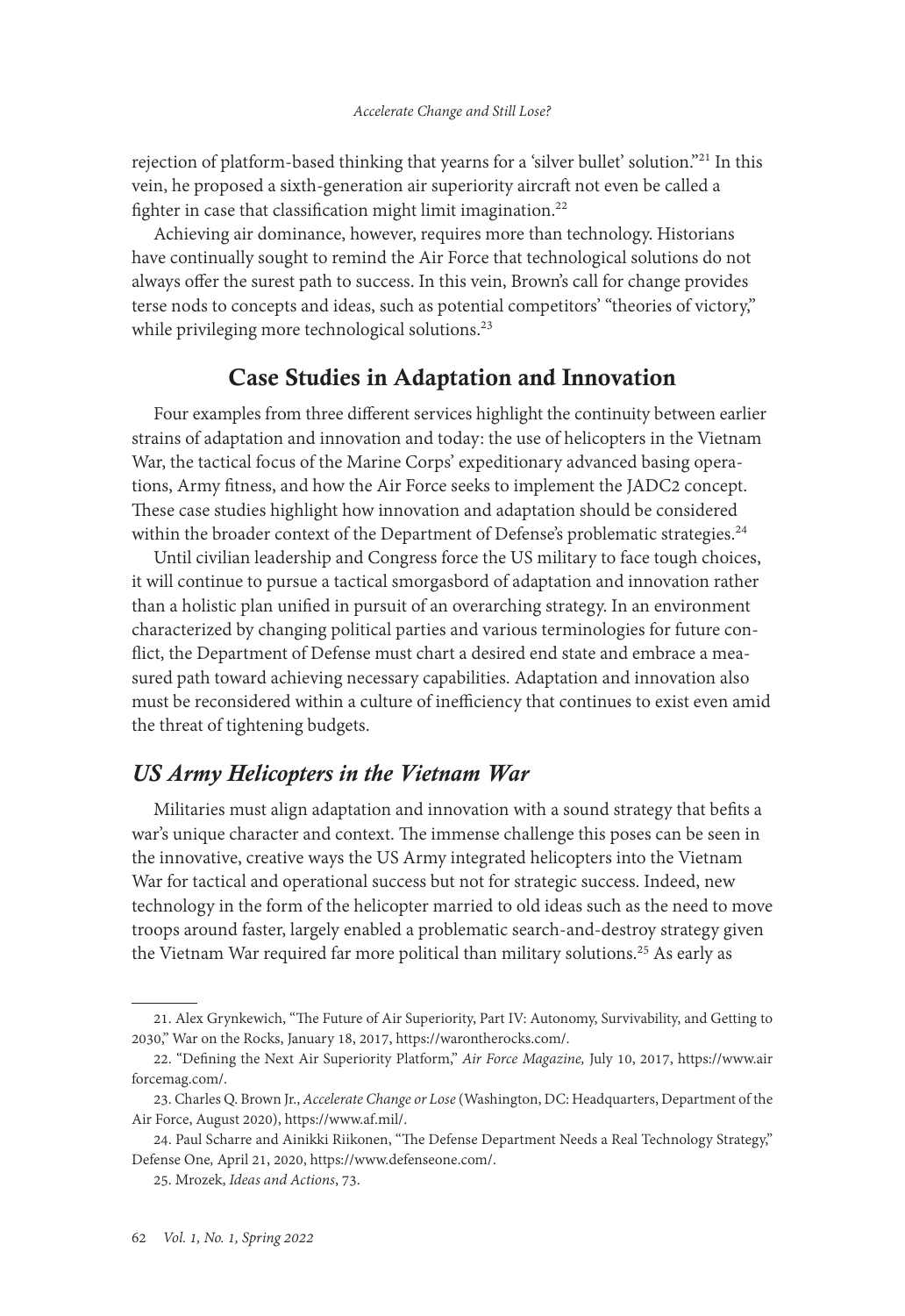1970, for example, counterinsurgency expert Sir Robert Thompson argued the helicopter may have been one of the "major contributions to the failure of strategy" in the war.<sup>26</sup>

Despite the enormous tactical benefits provided by the helicopter—ranging from evacuating injured infantrymen quickly to enabling the more efficient mobility by air—innovation proved to be counterproductive at a strategic level.<sup>27</sup> If lack of local support explained the inability to arrive via ground transport, then the use of helicopters only bypassed the need to gain the backing of the local population. The innovation represented by the helicopter allowed the US military to avoid the painstaking work of securing local support.

Helicopters enabled commanders to pursue the questionable notion that "the name of the game . . . was contact."28 Many commanders favored kinetic contact to draw on the enormous amount of firepower the United States had at its disposal—the United States dropped double the bomb tonnage on Vietnam, Laos, and Cambodia that it had during World War II.<sup>29</sup> But the North Vietnamese Army, an elusive, thinking opponent, generally refused to fight on unfavorable terms. Again, a more nonkinetic approach designed to provide security and meet the significant grievances of local populations might have been more productive.

As Donald Mrozek argues, "innovation, flexibility, and versatility are part of the vocabulary of virtue in the United States." But these often positive traits can be problematic. At times in Vietnam, "innovation may have brought more harm than good, more risk than opportunity. . . . The difficulty lay largely in calling correctly where innovation turned into excess."30

### *The Marine Corps and Tactical Adaptation*

Despite challenging budgets, the United States should not fool itself that it is particularly parsimonious. The US military still has the luxury of adapting and innovating with what other nations might consider expensive gimmicks. A 2021 social media post, for example, hailed a CH-53 heavy-lift helicopter carrying a naval strike missile to test the Marine Corps' concept of expeditionary advanced base operations (fig. 2). $31$ The question must be asked: How does such a tactical adaptation support strong operational or, even more importantly, strategic concepts?

<sup>26.</sup> Mrozek, *Ideas and Actions*, 73.

<sup>27.</sup> Mrozek, *Ideas and Actions*, 76.

<sup>28.</sup> Mrozek, *Ideas and Actions*, 77.

<sup>29.</sup> Cooper Thomas, "Bombing Missions of the Vietnam War," Esri ArcGIS Storymaps, n.d., accessed January 3, 2022, [https://storymaps.arcgis.com/](https://storymaps.arcgis.com/stories/2eae918ca40a4bd7a55390bba4735cdb).

<sup>30.</sup> Mrozek, *Ideas and Actions*, 123.

<sup>31.</sup> Twitter, Jordan Fox @J\_FoxthePog, September 2, 2021.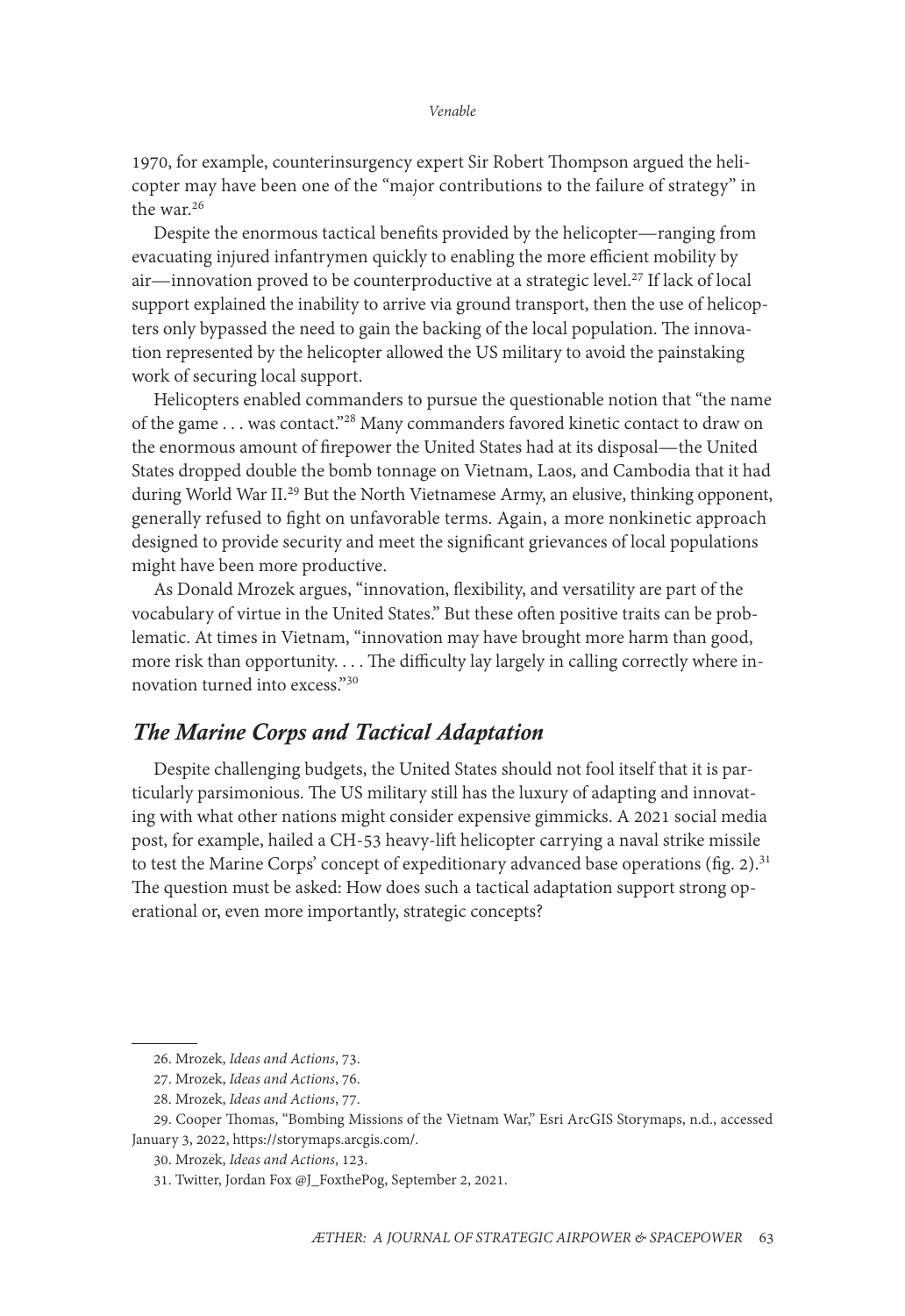

#### **Figure 2. Twitter post from Jordan Fox**

Just as it is worth asking if the helicopter's introduction to the Vietnam War enabled an unsound strategy, one can ask to what extent the US military is currently pursuing the proper balance between efficiency and effectiveness. The US military must increasingly shift its innovatively and adaptationally optimistic culture from asking whether it can do something to whether it should, recognizing tactical solutions do not solve strategic problems.32 Unfortunately, a can-do culture is not an unalloyed good.

Historically, the Marine Corps has been the most frugal of the services. Jokes abound of Marines using duct tape to solve just about any problem. Huey pilots, for example, have sometimes pointed to their ironically low-tech aiming device: a square piece of electrical tape affixed to the windshield to which they align with the target. Indeed, one their most heralded adaptations entailed what we would today call commercial off-the-shelf-technology: in the interwar period, Marines identified the Higgins boat—which began its life as a vessel to cruise Louisiana bayous—as a potential candidate for an amphibious landing vessel.

Today's Marine Corps is more profligate as exemplified by the opening vignette. The CH-53K is estimated to cost around \$135 million per aircraft, staggering given it is even more expensive than the much-maligned F-35.<sup>33</sup> The new platform is also anticipated to be used in joint forcible entry missions, thereby suggesting its employment

<sup>32.</sup> Special Inspector General for Afghanistan Reconstruction (SIGAR), *Quarterly Report to the United States Congress* (Washington, DC: SIGAR, July 30, 2021), 62, [https://www.sigar.mil/](https://www.sigar.mil/pdf/quarterlyreports/2021-07-30qr.pdf).

<sup>33.</sup> David Daly, "Is \$138 Million for the CH-53K King Stallion Helicopter Justified?," Defense Post*,*  August 31, 2020, [https://www.thedefensepost.com/](https://www.thedefensepost.com/2020/08/31/ch-53k-helicopter-price/).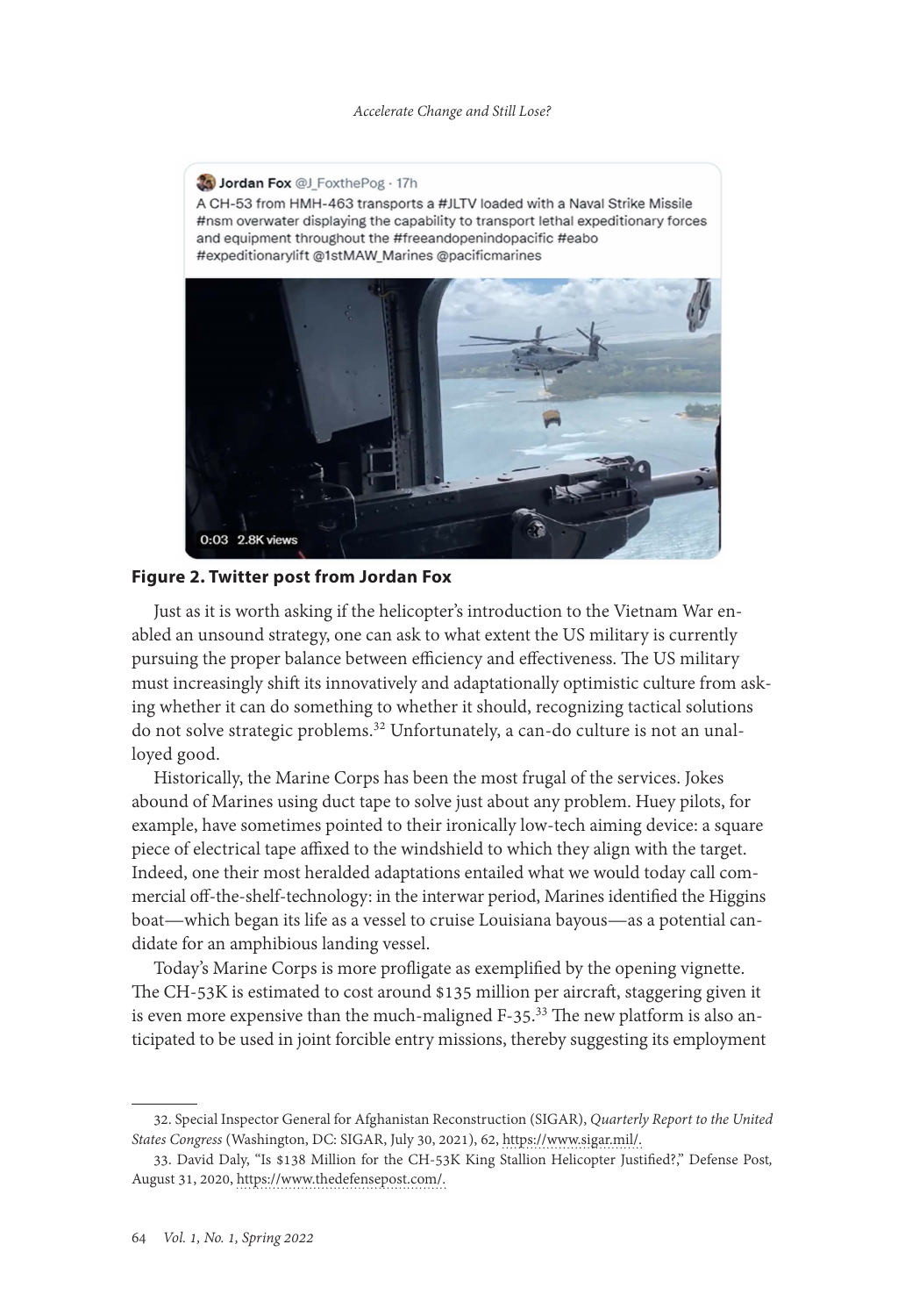in an anti-access/area-denial environment.<sup>34</sup> The joint light tactical vehicle carrying the missile costs about  $$350,000.<sup>35</sup>$  A naval strike missile costs \$2 million.<sup>36</sup> The Corps envisions employing these missiles from the ground as a kind of artillery force for the Navy.<sup>37</sup>

The cost of the Marine Corps' attempt to support the Navy in the kind of mass needed in a peer conflict cannot be scaled efficiently. This highly expensive tactical solution exemplifies what T.X. Hammes has characterized as the US military's embrace of the "exquisite few."38 While one often thinks of temperamental capabilities like the F-35 as epitomizing the "exquisite few," in reality it far better encapsulates how the US military tries to solve problems on a wider scale.

No wonder, then, that the Corps recently admitted it needs more funding, claiming it has cut all possible waste.39 In the past, though, it has pursued more cost-effective adaptations such as a plywood glider drone to air drop supplies.40 Even the US service with a reputation for thrifty innovation and adaptation has gone adrift.

### *Army Combat Fitness Test*

The Marine Corps is not alone in this approach to tactical adaptation, as evident in the relatively new and costly Army combat fitness test (ACFT), which requires about \$30 million in new equipment alone. The test claims to make fitter, more combatready soldiers.<sup>41</sup> While the justification—improved combat efficiency—for the fitness test is compelling, the reality is that only about thirty percent of the Army consists of combat elements, having steadily fallen from a peak of about 50 percent in World War I, except for a brief period during the surge in Operation Iraqi Freedom.<sup>42</sup>

Builder's insights into institutional culture illuminate how the fitness test is partly about the Army seeking to revitalize its purportedly lost-warrior ethos. Some Army

<sup>34. &</sup>quot;Marine Corps Prepares New CH-53K for First Flight," Military News, October 21, 2014, [https://](https://www.military.com/defensetech/2014/10/21/marine-corps-prepares-new-ch-53k-for-first-flight) [www.military.com/](https://www.military.com/defensetech/2014/10/21/marine-corps-prepares-new-ch-53k-for-first-flight).

<sup>35.</sup> Sydney J. Freedberg Jr., "JLTV: New \$911M Order Strengthens Oshkosh's Hand for Recompete," Breaking Defense, December 2, 2020, [https://breakingdefense.com/.](https://breakingdefense.com/2020/12/jltv-new-911m-order-strengthens-oshkoshs-hand-for-recompete/)

<sup>36.</sup> David Wichner, "Navy Details Plan to Deploy New Raytheon Anti-Ship Missile," *Arizona Daily Star,* April 30, 2021, https://tucson.com/.

<sup>37.</sup> Ben Wan Beng Ho, "Shortfalls in the Marine Corps' EABO Concept," *Proceedings* 146, no. 7 (July 2020), [https://www.usni.org/](https://www.usni.org/magazines/proceedings/2020/july/shortfalls-marine-corps-eabo-concept).

<sup>38.</sup> T. X. Hammes, "The Future of Warfare: Small, Many, Smart vs. Few & Exquisite?," War on the Rocks, July 16, 2014, https://warontherocks.com/2014/07/the-future-of-warfare-small-many-vs-few -exquisite/.

<sup>39.</sup> Patricia Kime, " 'At the Limits of What I Can Do:' Marine Corps Commandant Makes Plea for Funding," Military News*,* June 16, 2021, [https://www.military.com/.](https://www.military.com/daily-news/2021/06/16/limits-of-what-i-can-do-marine-corps-commandant-makes-plea-funding.html)

<sup>40.</sup> Kyle Mizokami, "The Marines Are Testing a Glider Drone Made of Plywood," *Popular Mechanics,*  April 20, 2017, [https://www.popularmechanics.com/](https://www.popularmechanics.com/military/aviation/a26150/marines-testing-plywood-drone/).

<sup>41.</sup> Matthew Cow, "Full Details: The Army Finally Reveals Future Combat Fitness Test," military.com, July 8, 2018, https://www.military.com/.

<sup>42.</sup> John J. McGrath, *The Other End of the Spear: The Tooth-to-Tail Ratio (T3R) in Modern Military Operations* (Fort Leavenworth, KS: Combat Studies Institute Press, 2007), [https://www.armyupress.army.mil/.](https://www.armyupress.army.mil/portals/7/combat-studies-institute/csi-books/mcgrath_op23.pdf)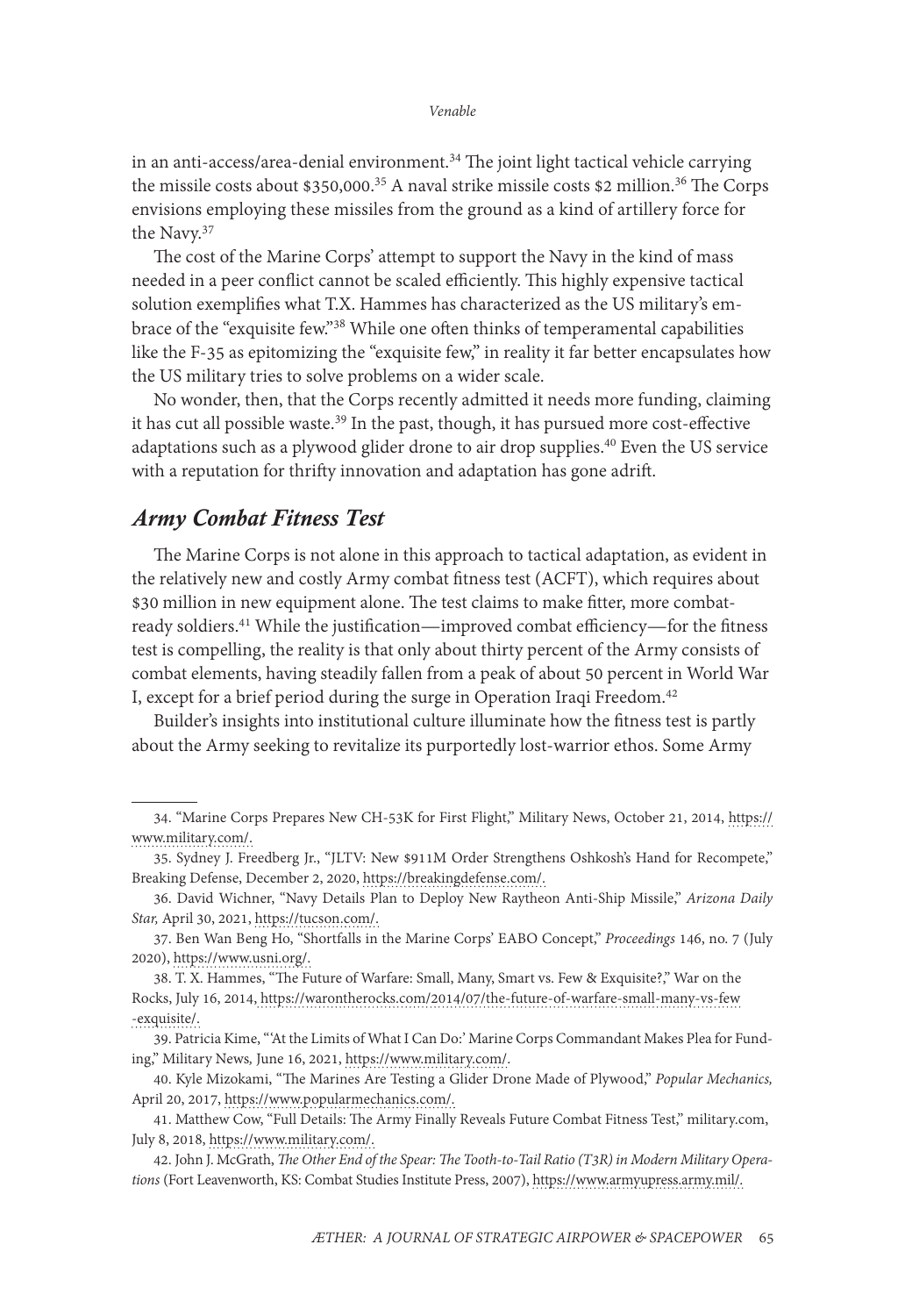leaders insist "[c]ombat is age and gender-neutral." Yet after six years of preliminary testing, the new fitness test retained age and gender bias: the Army sought to determine the new test's effectiveness drawing on a sample size of 136 men and only 16 women, with a relatively low average age of 24. 16 women out of a sample set of 152 underrepresented women in its testing.<sup>43</sup> The Army should have experimented with a more representative gender balance in developing the test.

The Army also argues the new test "measures a Soldier's physical ability to execute combat-related tasks." It follows this text with an image of a soldier deadlifting 340 pounds to achieve "maximum points."44 What is left unclear is how a slew of kettlebells, pulling sleds, 3000 pounds of weights, and other equipment approximate combat enough to necessitate such a far-reaching and costly test.

The test epitomizes an approach to perfecting Army physical fitness or focusing on effectiveness while discarding efficiency or other more practical and far less costly approaches to improving a culture of Army physical fitness.

As such, the Army's approach exemplifies Weigley's American way of war, a definition that includes the acceptance of vast inefficiencies as part of the cost of the military achieving its desired effects. In the development of the ACFT, the Army demanded the gold standard of equipment and what it believed offered the most effectiveness, regardless of efficiency. Since announcing the test and revealing that the equipment would cost \$30 million, that number has increased three years later to \$63.5 million, or just under one-half the cost of a CH-53K.45

Adaptation and innovation, both peacetime and wartime, are critical to military success. But the services must carefully apply a cost-benefit analysis to their actions in an era of limited budgets that demands the military scrupulously allocate funds. The culture of adaptation and innovation adopted by the US military in recent years is crucial to revitalize increasingly outdated legacy equipment. But so much is required that the US military cannot afford the gold-standard approach except when absolutely necessary, and, in the case of the new ACFT, the ability to deadlift 340 pounds is of minimal use to the majority of Soldiers. There will be no feats of strength or Crossfit gyms on the battlefields of tomorrow.

<sup>43.</sup> Emma Moore, "The ACFT and the Problems with the Military's Cult of Physical Fitness," December 16, 2019, [https://www.military.com/;](https://www.military.com/daily-news/2019/12/16/acft-and-problems-militarys-cult-physical-fitness.html) Jillian Hamilton, "Congress Pauses ACTF until Independent Study Completed," January 4, 2021, [https://news.clearancejobs.com/](https://news.clearancejobs.com/2021/01/04/congress-pauses-acft-until-independent-study-completed/); Kyle A. Novak, *A Critical Review of the Baseline Soldier Physical Readiness Requirements Study*, American Statistical Association Foundation, November 19, 2020, <https://kylenovak29.s3.amazonaws.com/>; and David Brown, "ACFT FUBAR: Bad Data Driving a Bigger Wedge between Active Duty and Reserve," News and Career Advice, ClearanceJobs, May 12, 2021, [https://news.clearancejobs.com/.](https://news.clearancejobs.com/2021/05/12/acft-fubar-bad-data-driving-a-bigger-wedge-between-active-duty-and-reserves/)

<sup>44.</sup> Thomas Brading, "ACFT 3.0: Exploring a More Inclusive Scoring Assessment, Planks Stay," Army News Service*,* March 22, 2021, [https://www.army.mil/.](https://www.army.mil/article/244220/acft_3_0_exploring_a_more_inclusive_scoring_assessment_planks_stay)

<sup>45.</sup> Steve Beynon, "For Guard and Reserve Soldiers without Easy Access to Equipment, ACFT Training Costs Pile Up," June 3, 2021, [https://www.military.com/](https://www.military.com/daily-news/2021/06/03/guard-and-reserve-soldiers-without-easy-access-equipment-acft-training-costs-pile.html).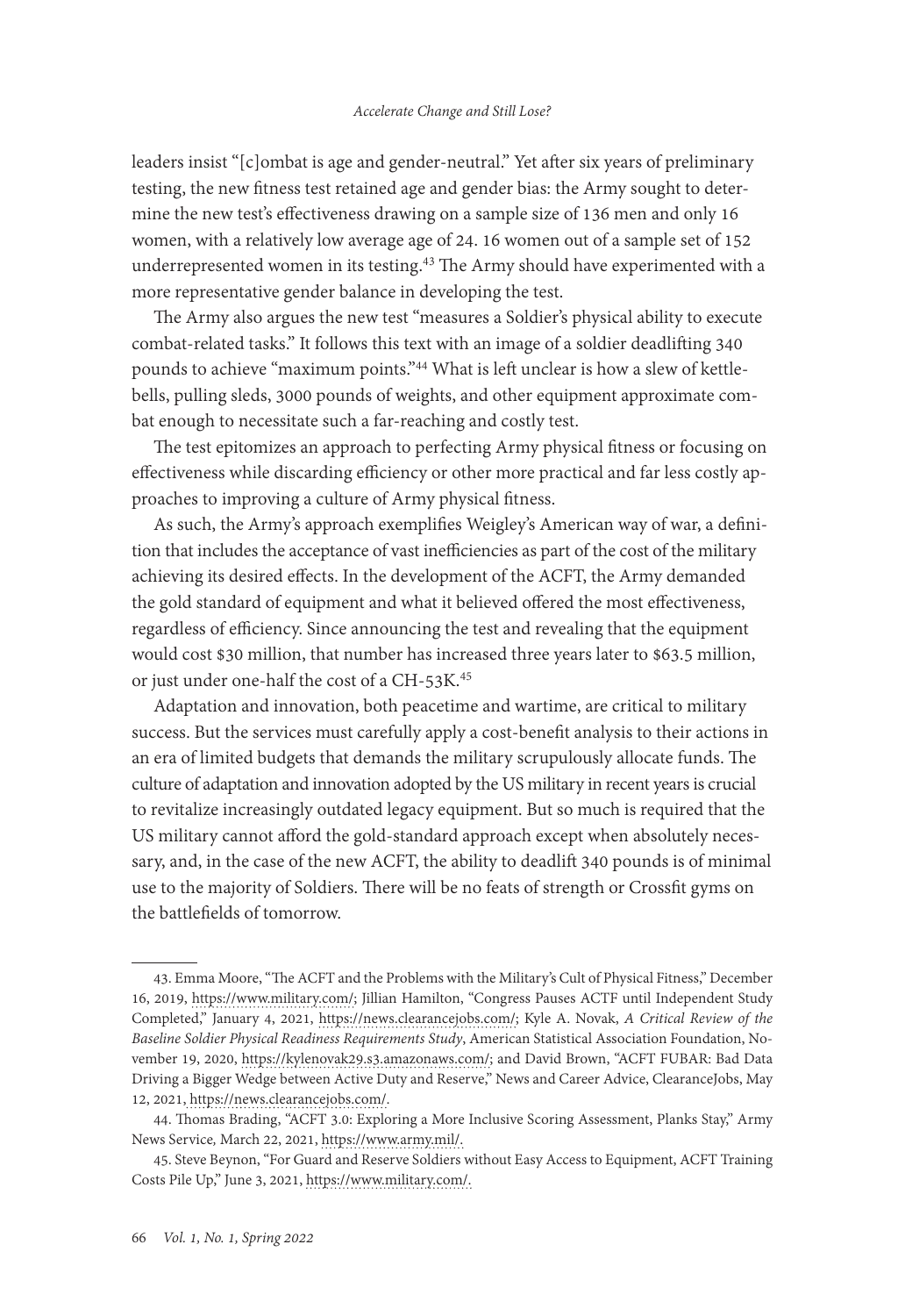### The Air Force and JADC2

With the drawdown in Iraq and, more recently, Afghanistan, the US military has quickly turned to preparing for more high-end, conventional conflict. But it has struggled to determine the ultimate purpose for adaptation and innovation, lacking a sound strategy for pursuing great power competition. If nothing else, the US military must come to terms with the reality that one cannot win simply by selecting "winning" weapons. Today's military professionals can no longer assume—if they ever should have to begin with—they can "win" by "virtue of our overwhelming dominance in military power." Indeed, this assumption has resulted in "diluted operational doctrine and clouded concept development."46

Two decades of strategic struggle in pursuit of victory over terrorism led to a battening down of the hatches. The military sought to do what it had done so well tactically over the last twenty years, namely, speed up and make the kill chain more lethal when rules of engagement allowed. Additionally, over the last decade, the US military has insisted this process could best be enabled by making each domain's capabilities more seamless and interconnected.

The Air Force eagerly subscribed to this approach, seeking to develop technologies as the leading enabler of connecting all the devices. In 2020, Air Force Chief of Staff General David L. Goldfein sought to incorporate technology similar to the Uber App into the Air Force, insisting it would provide a seamless solution for increasing the kill chain's speed, explaining, "You match a vehicle with a target . . . and you can see it all happen. You've got options you can pick from, you can see the driver, the license plate, you can watch that person coming towards you. You start thinking about that application militarily . . . it's exciting."47

This process may be exciting, but Vinsel reveals the limits of what is a very complicated process, highlighting how "digital-age companies" struggle when they "encounter old problems in their new ventures in the material world" including logistics, ethical norms, and other considerations.<sup>48</sup> The military cannot afford to get it wrong when a product must be reliable amid the fog and friction of war.

Over the last five years, all-domain operations morphed out of the concept of multidomain battle, which initially sought to reconstitute the improved relations between the Army and the Air Force that made air-land battle doctrine possible back in the late 1970s and early 1980s. But if air-land battle doctrine at least consisted of a basic idea of how to employ force to win by attacking the first- and second- echelon forces, alldomain operations is an amorphous emphasis on simply speeding up the kill chain and doing more of the same. In this way, it is technologically deterministic at its core.

<sup>46.</sup> Frank Hoffman, "Defeat Mechanisms in Modern Warfare," *Parameters* 51, no. 4 (Winter 2021), [https://press.armywarcollege.edu/.](https://press.armywarcollege.edu/cgi/viewcontent.cgi?article=3091&context=parameters)

<sup>47.</sup> David Roza, "The Air Force Is Using Uber-Like Technology to More Efficiently Vaporize Bad Guys," Task & Purpose, January 27, 2020, [https://taskandpurpose.com/.](https://taskandpurpose.com/news/air-force-uber-battle-management/)

<sup>48.</sup> Vinsel, *Innovation Delusion,* 9.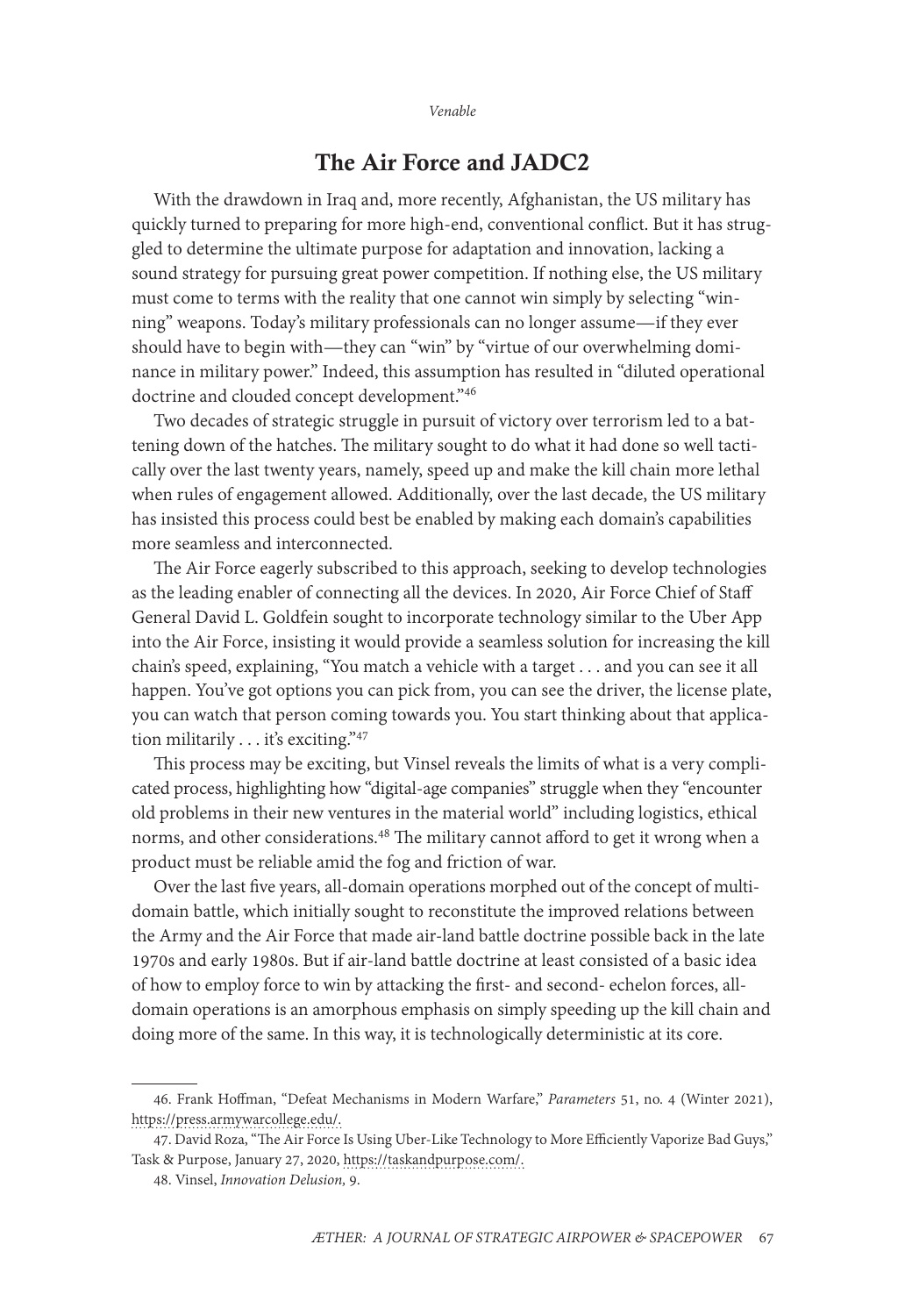If anything, the failed political outcome of Afghanistan, a conflict in which the US military had air superiority and a speedy kill chain, shows the hollowness of this idea as the main solution to preparing for high-intensity conflict with near-peer or peer competitors.

Some might argue that Joint all-domain command and control (JADC2) is based more on ideas than on technology, namely that of maneuver warfare.<sup>49</sup> Unfortunately, maneuver warfare has not proven itself. In effect, maneuver warfare better suits the ideal world than the real one. Lawrence Freedman argues in this vein that maneuver warfare relies on an "essentially romantic and nostalgic view of strategy."<sup>50</sup> Cathal Nolan echoes these critiques by describing how maneuver warfare enthralls military professionals with the "quick fix: the sudden Blitzkrieg, the rapid war of maneuver, the sweeping brilliance of the great captain."51

Consequently, maneuver warfare ideas such as "creating multiple dilemmas for the enemy" coexist at odds with principles of war such as simplicity and concentration. The fog and friction of war make it highly challenging the United States will be able to create short-lived but synchronized "windows of opportunity."52 Other issues abound such as requiring vulnerable space, cyber, and electromagnetic capabilities with technological fetishisms potentially blinding some to what potential enemies can do well and cheaply.

An additional point about motives for adaptation and innovation should be noted, namely, the "process of innovation itself can be corrupted into one of institutional self-interest and self-protection," a characteristic shared by each military service.<sup>53</sup> It can be argued, for example, that the Air Force has pursued technologies like the advanced battle management system in part because it sought to ensure its continued importance.<sup>54</sup> While there are many advantages to JADC2 that will be invaluable in a highly-contested environment, the Air Force should appropriately balance efforts to innovate and adapt in this realm to innovate and adapt with enablers possessing the kind of mass required to bring enough strategic effect to bear.

Some have suggested the Air Force has been adrift in its identity since strategic bombing lost its grip as the locus of institutional culture.<sup>55</sup> In some ways, the subsequent development of fighters equipped with precision weapons, sophisticated sen-

<sup>49.</sup> James B. Hecker, "Foreword: Joint All Domain Operations," *Air & Space Power Journal* 35, no. 2 (Summer 2021): 2, [https://www.airuniversity.af.edu/](https://www.airuniversity.af.edu/Portals/10/ASPJ/journals/Volume-35_Special_Issue/SLP-Hecker.pdf).

<sup>50.</sup> Lawrence Freedman, *Strategy: A History* (New York: Oxford University Press, 2013), 210.

<sup>51.</sup> Cathal Nolan, *The Allure of Battle: A History of How Wars Have Been Won and Lost* (New York: Oxford University Press, 2016), Introduction.

<sup>52.</sup> Juan Canovas, "Multi-Domain Operations and Challenges to Air Power," Joint Air Power Competence Centre, 2019, https://www.japcc.org/.

<sup>53.</sup> Mrozek, *Ideas and Actions*, 71.

<sup>54.</sup> Valerie Insinna, "What's the End Game for the US Air Force's Command and Control Overhaul?," C4ISRNET, May 21, 2019, [https://www.c4isrnet.com/](https://www.c4isrnet.com/air/2019/05/21/whats-the-end-game-for-the-us-air-forces-command-and-control-overhaul/).

<sup>55.</sup> Ed Kaplan, *To Kill Nations: American Air Strategy in the Air-Atomic Age and the Rise of Mutually Assured Destruction* (Ithaca, NY: Cornell University Press, 2015), vii–viii.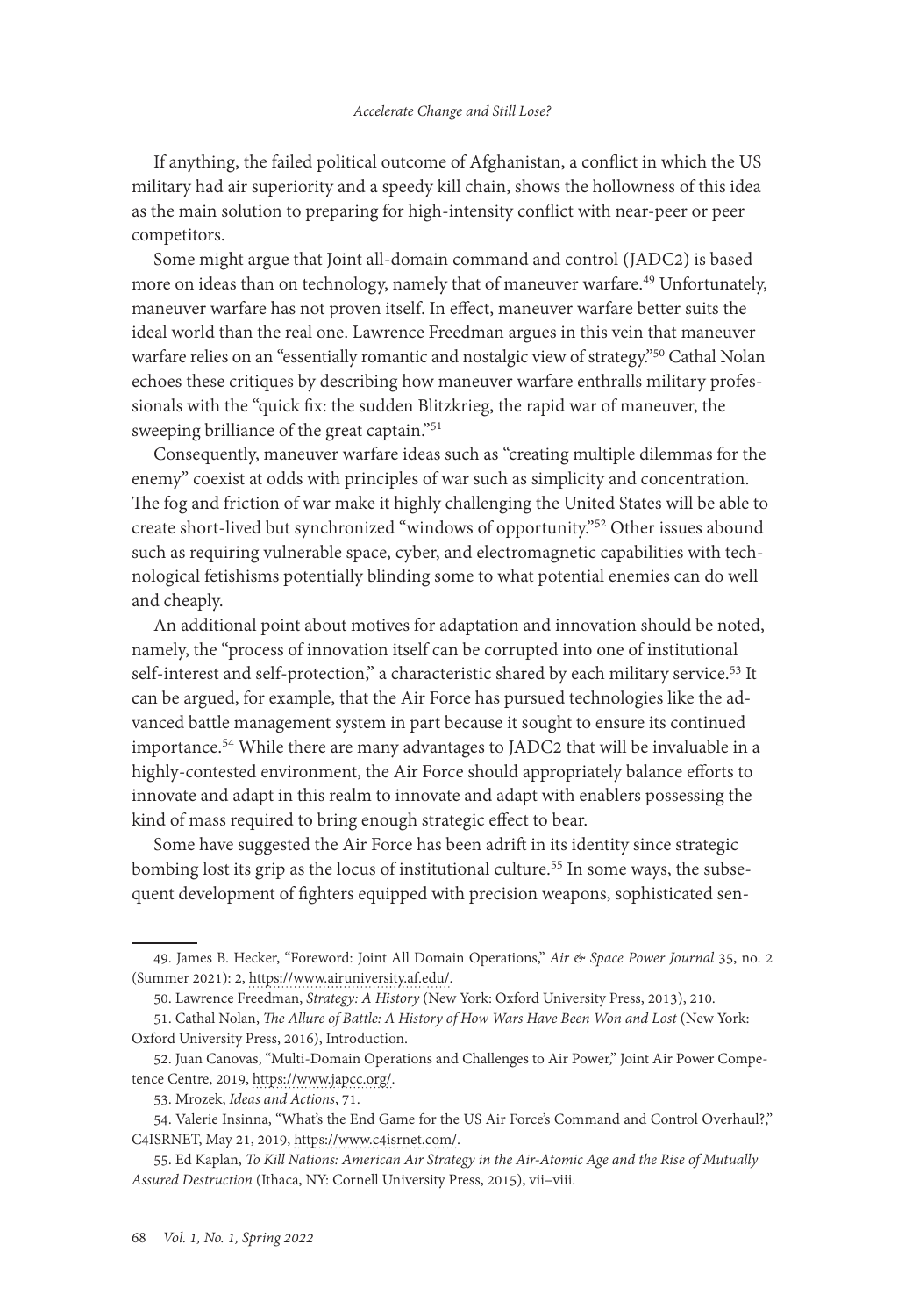sors, and stealth technology enabled them to perform more efficiently in a kind of role akin to strategic bombers, allowing precision to somewhat function as an acceptable substitute for strategic bombing in Air Force identity.

Yet three of the four services now have stealthy fighters equipped with precision weapons and sophisticated sensors, raising legitimate questions about how the Air Force truly differs.<sup>56</sup> Of course no other service can match the Air Force in sustaining capabilities like tankers, intelligence, surveillance, and reconnaissance platforms, and other aircraft. In effect, the Air Force provides a wide, holistic set of air capabilities across the broad range of military operations. The combination of these capabilities and being more attuned to how to employ airpower flexibly explain the need for an independent Air Force.

 With the advent of JADC2, some Air Force leaders may be signaling that command and control more than air superiority justifies continued Air Force independence and deserves emphasis as its most important role. This change gains credence when considering the degree to which recent events appear to echo previous air superiority challenges experienced by other militaries, such as the Yom Kippur War in 1973, in which the ground element of the Israeli Defense Forces helped the air component secure air superiority.57

### Conclusion

Slogans such as "accelerate change or lose" must be pursued thoughtfully and carefully. As Black argues, "there is a widespread belief that superior technology is always the answer without understanding what the question is."<sup>58</sup> Without a sound strategy, the pursuit of innovation and adaptation can be counterproductive.

Helicopters represented a highly innovative development that made many key contributions to the Vietnam War, but the air mobile concept enabled the Army, in large part, to make just enough body count progress to pursue a failed military strategy. The Marine Corps' latest use of expensive technology to show the feasibility of its operational concept may or may not make sense. After all, using a helicopter equal in cost to an F-35—itself possibly a question mark in contested airspace—to ferry a missile to an island outpost vies for the crown of most expensive Uber ride short of space tourism.59 If the platform is used to advance questionable operational or strategic concepts that flounder or fail in wartime, it may prove to be the most costly.

Just because a service can do something does not mean that it should. The services should debate the prudent level of effort for proofs of concept in a Joint context. It is one thing to have an idea and work through the problem of operationalizing it. But if

<sup>56.</sup> Robert M. Farley, *Grounded: The Case for Abolishing the U.S. Air Force* (Lexington: University Press of Kentucky, 2014).

<sup>57.</sup> Insinna, "End Game."

<sup>58.</sup> Black, *War and Technology,* 30.

<sup>59.</sup> Greg Hadley, "F-35 Not as Survivable as Previously Hoped, HASC Chair Says," *Air Force Magazine*, August 30, 2021, [https://www.airforcemag.com/](https://www.airforcemag.com/f-35-not-as-survivable-as-hoped-hasc-chair-says/?fbclid=IwAR15zsw8aKBC8crdW3ugg_rfXDkBoYMDWsnhBEq2xpb9nBIpX0cra3ZaliE).